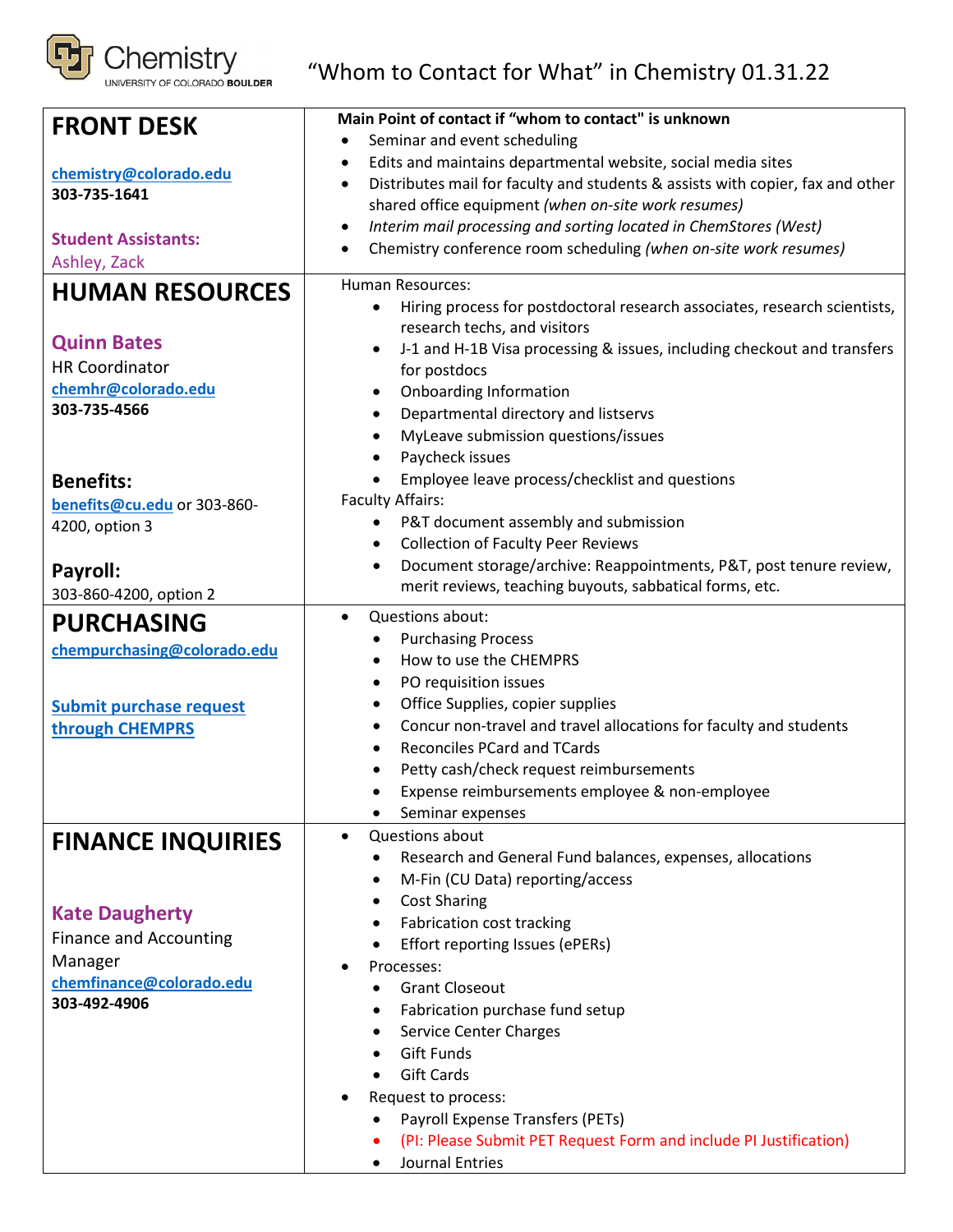

"Whom to Contact for What" in Chemistry 01.31.22

| <b>FINANCE/BUSINESS</b>                 | Point of Contact for Operational Questions/Issues: Finance and<br>$\bullet$                                      |  |  |
|-----------------------------------------|------------------------------------------------------------------------------------------------------------------|--|--|
| <b>OPERATIONS</b>                       | Administration<br>Oversees Faculty Affairs, Financial Management and Human Resources<br>٠                        |  |  |
| <b>Linda Hamaker</b>                    | Assists Department Chair (Annual reporting, Faculty and Staff Hiring,<br>$\bullet$                               |  |  |
| chemdir@colorado.edu                    | Budget Preparation, Communications with College of Arts & Sciences)                                              |  |  |
| 303-492-7667                            | Departmental Financial Approver<br>$\bullet$                                                                     |  |  |
| Director Fin. and Bus. Ops              | Oversees Administrative Staff (Backup contact for staff)<br>$\bullet$                                            |  |  |
| <b>GRADUATE</b>                         | Primary point of contact for current and prospective graduate students                                           |  |  |
|                                         | Inquires related to:                                                                                             |  |  |
| <b>PROGRAM</b>                          | Day-to-day operations of the Chemistry graduate program<br>$\bullet$                                             |  |  |
|                                         | Graduate student recruiting<br>$\bullet$                                                                         |  |  |
| <b>Matt Bohn</b>                        | <b>Graduate Commencement planning</b><br>$\bullet$                                                               |  |  |
| Graduate Program Manager                | Processes: Teaching Assistant, Research Assistant, & Fellowship Appts.                                           |  |  |
| chemgrad@colorado.edu                   | Processes funding changes for graduate student appointments                                                      |  |  |
| 303-492-6299                            | Assists Finance staff with student stipends and fellowships                                                      |  |  |
| <b>UNDERGRADUATE</b>                    | <b>Associate Chair: Dr. Matt Wise</b>                                                                            |  |  |
| <b>PROGRAM</b>                          | Grievances/Disputes, ACS Certification<br>$\bullet$                                                              |  |  |
|                                         | <b>Transfer Credit Evaluations</b>                                                                               |  |  |
|                                         | <b>Undergraduate Program Operations: Anne McWilliams</b><br>Course and Classroom/Lab Scheduling, Exam Scheduling |  |  |
|                                         | $\bullet$<br>Interim FCQ Coordinator                                                                             |  |  |
|                                         | Undergraduate Awards, Scholarships<br>٠                                                                          |  |  |
|                                         | <b>Approved Tutor List</b><br>$\bullet$                                                                          |  |  |
|                                         | Course enrollment questions and assistance<br>$\bullet$                                                          |  |  |
|                                         | Manages/maintains the Chemistry Storerooms (East and Main Campus)<br>$\bullet$                                   |  |  |
| <b>CHEMSTORES</b>                       | Contact for PRS purchasing questions<br>$\bullet$                                                                |  |  |
| <b>Jack Gaston, Manager</b>             | Contact for new or existing accounts<br>$\bullet$                                                                |  |  |
| Procurement and Chemistry ISC           | Provides customer assistance for the Chemistry Storerooms<br>$\bullet$                                           |  |  |
| Manager                                 | Storeroom inventory and accounting and special orders<br>$\bullet$                                               |  |  |
| chemstores@colorado.edu                 | Dry Ice, Liquid Nitrogen                                                                                         |  |  |
| 303-492-3535                            | Specialty gases ordering and management                                                                          |  |  |
|                                         | Shipping and receiving                                                                                           |  |  |
| <b>Student Assistants:</b>              | Interim mail processing and sorting located in ChemStores (West)                                                 |  |  |
| Jasmine, Tilmann, Sam, Julia            | <b>Backup to Building Proctor</b>                                                                                |  |  |
| <b>BUILDING</b>                         | A Proctor functions as a liaison between a campus building, its occupants, and                                   |  |  |
|                                         |                                                                                                                  |  |  |
|                                         | Facilities Management.                                                                                           |  |  |
| <b>Operations</b>                       | Point of Contact for Building Operations/Issues regarding Cristol and Ekeley                                     |  |  |
|                                         | Submits and manages service requests for chemistry buildings<br>٠                                                |  |  |
| <b>Robbie Ingram</b>                    | Repairs, maintenance, custodial needs, HVAC, ventilation, etc.                                                   |  |  |
| Manager and Proctor                     | Notifies of possible working deterrents in buildings occupied by chemistry<br>٠                                  |  |  |
| ChemProctor@colorado.edu                | faculty; submits accident reports                                                                                |  |  |
| O: 303-492-6546                         | Responsible for equipment inventory: new, recording move, or disposal<br>$\bullet$                               |  |  |
| C: 601-606-9279                         | Building access via Buff One Card and key distribution<br>$\bullet$                                              |  |  |
|                                         | Building outage contact person, coordinates special work order requests<br>$\bullet$                             |  |  |
| <b>Contact Facilities Management if</b> | Oversees construction and renovation projects in Chemistry Buildings<br>٠                                        |  |  |
| Proctor or Backup is unavailable:       | Oversees and tracks space usage/needs and occupancy<br>٠                                                         |  |  |
| <b>URGENT REQUEST: 303-492-5522</b>     | Department Environmental Health & Safety (EH&S) Liaison<br>٠                                                     |  |  |
| <b>Submit a Service Request (FAMIS)</b> | Department OIT Liaison<br>٠<br>Department Parking Liaison<br>٠                                                   |  |  |